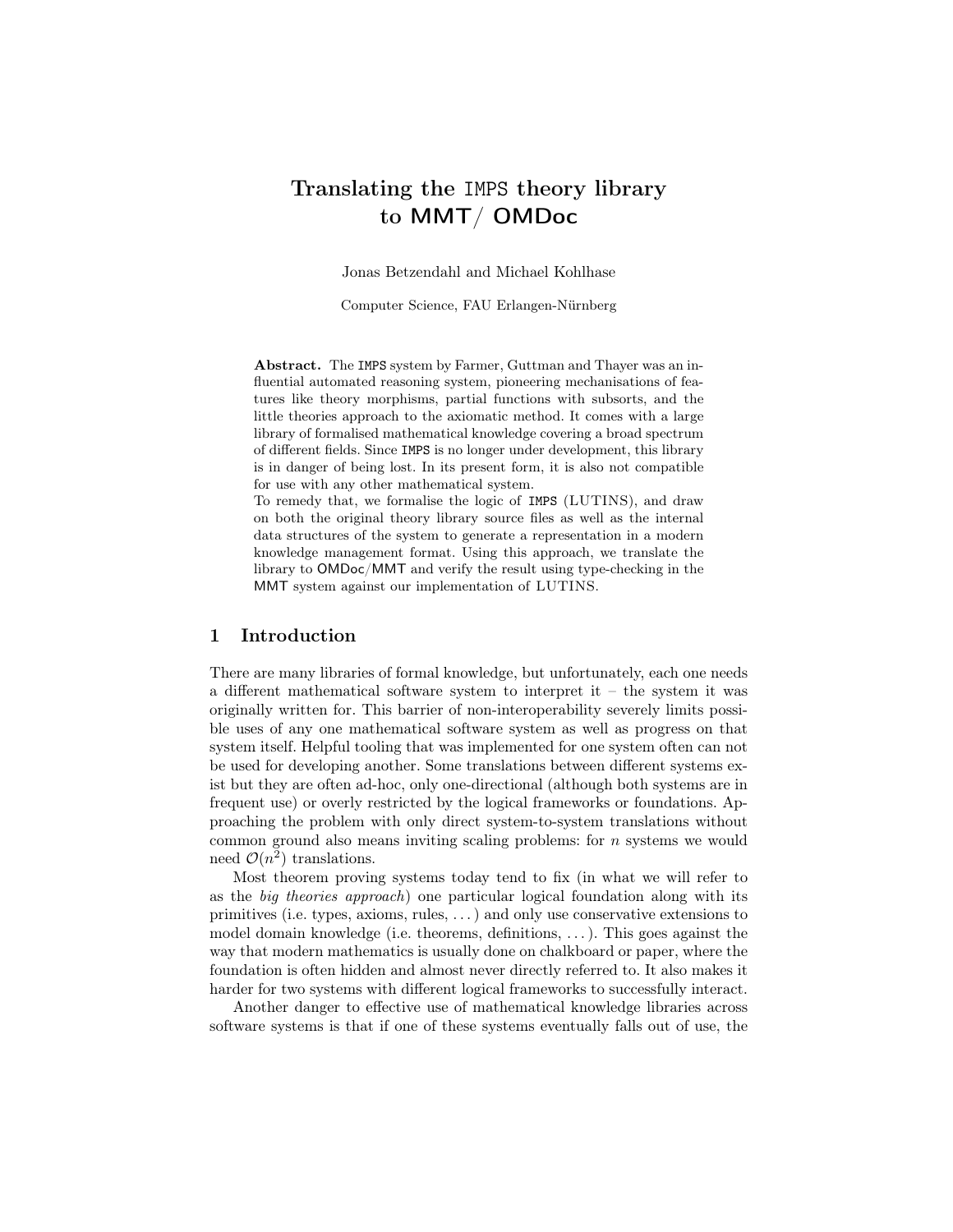library is in danger of being lost to bitrot as fewer and fewer machines are actually capable of running the required software to interpret it.

In this paper we attempt to "rescue" one library in particular from this fate and make it interoperable at the same time. IMPS is an I nteractive M athematical Proof System, originally developed at The MITRE Corporation by William M. Farmer, Joshua Guttman, and Javier Thayer. Its library is home to a large amount of well-developed formalised mathematics with over 180 different theories and over 1200 distinct theorems and their proofs.

The IMPS system itself [\[TMI\]](#page-15-0) has not been in active development or regular use for well over 20 years now and thus the library is in acute danger of being lost. The system (and its library) is especially interesting because it was the first theorem proving assistant to make heavy use of theory morphisms and with emphasis on the *little theories* approach to mathematics.

Concretely, we present a translation of the IMPS library into OMDoc/MMT [\[Koh06\]](#page-14-0) a content markup scheme for (collections of) mathematical documents (including articles, textbooks, and theorem prover libraries) that shares key design choices with the IMPS system, such as the focus on theory morphisms and adherence to the little theories approach.

Contribution We build on and complete the earlier and incomplete efforts by [\[Li02\]](#page-15-1) of translating the IMPS library to OMDoc. Our work differs from Li's previous attempt in that it does not try to translate from only the internal IMPS data structures. Instead, our implementation also reads the corresponding source files to extract additional structure from them. This allows us to compare and corroborate data from one direction of inquiry with data from the other.

Concretely we extend and adapt Li's export mechanism to create a JSON representation of the internal IMPS data structures. Both this and the original source files of the mathematical library are then parsed by our importer extension to MMT to create a structured and typed representation of almost all mathematical objects in the source files, with the only notable exception being proof scripts and macetes (theory-aware tactics).

This representation can then easily be translated into the OMDoc/MMT language, with a formalisation of the foundational logic of IMPS (called LUTINS, see Section [2.1\)](#page-2-0) serving as a formal basis for the translation. The generated output is verified (i.e. type-checked wrt. the LF meta-logic [\[HHP93\]](#page-14-1)) by the MMT system against the implementation of the underlying logic LUTINS to establish a certain, if partial, level of correctness of the translation progress.

This two-layered implementation has the benefit of future-proofing the OM-Doc export against potential changes in the format.

The OMDoc/MMT output of the translation not only offers a semantically self-contained archive format, it could also be used in various ways by mathematical knowledge management systems or function as a reference point for other knowledge in a (partially) shared meaning space.

Related Work There have been multiple attempts at translating libraries from one theorem proving system to another in an ad-hoc manner. Examples in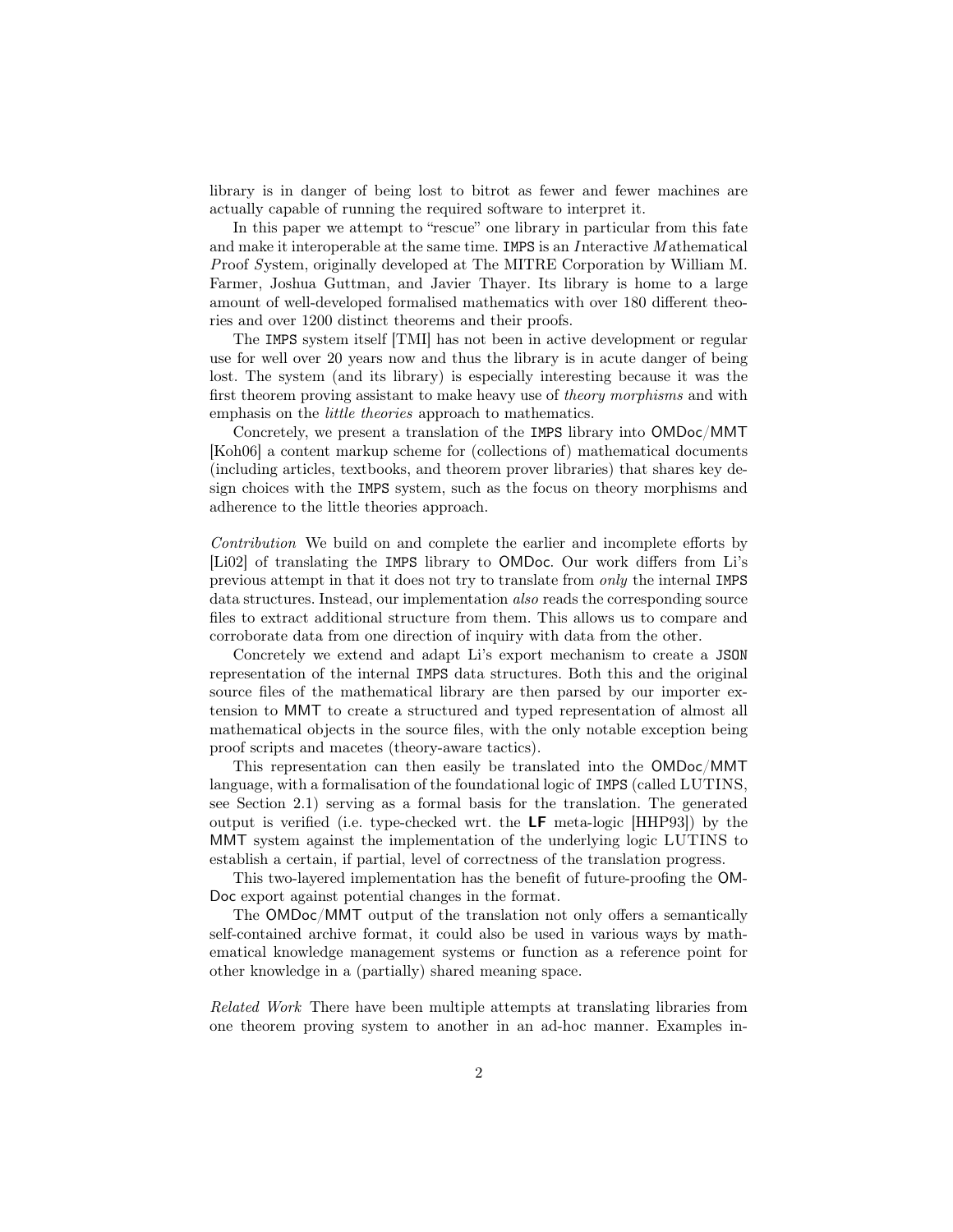clude translations from HOL Light to Coq [\[KW10\]](#page-15-2), from Isabelle/HOL to Isabelle/ZF [\[KS10\]](#page-15-3) (benefiting from the shared logical framework), from HOL to Isabelle/HOL [\[OS06\]](#page-15-4) and from Mizar to Isabelle [\[KPU16\]](#page-14-2).

The translation approach using OMDoc/MMT has been previously used (and shown to be successful) in a number of importers for the MMT system for different mathematical systems, such as PVS [\[Koh+17\]](#page-14-3), Mizar [\[Ian+13\]](#page-14-4) and HOL Light [\[KR14\]](#page-14-5), as part of the OAF (Open Archive of Formalisations) project  $[OAF]$ .

In all of these, the underlying logical foundation of the system has first been formalised natively in OMDoc/MMT as part of the LATIN library – an OMDocbased atlas of formal logics, type theories, foundations and various translations between them ([\[Cod+11;](#page-14-6) [Rab14\]](#page-15-6), available online at [\[LATIN\]](#page-15-7)). The resulting theory is then used as a meta-theory for importing the corresponding libraries. These imports tend to focus on translating the statements of theorems only, and pay less attention to the proofs, since proofs are often highly system-specific and difficult to translate without also reproducing all of the machinery of the system in question.

Li previously made an attempt to translate the IMPS math library to OMDoc in [\[Li02\]](#page-15-1). This is incomplete in a number of ways: In particular, Li's approach did not handle quasi-constructors (a unique and important feature of IMPS, see Section [3.2\)](#page-10-0) and other important aspects (like theory morphisms with additional assumptions, see Section [3.2\)](#page-11-0), often because they are not represented in a useful manner in the internal data structures. Furthermore, Li was only able to check the syntactic validity of the generated XML, which makes the faithfulness of the translation difficult to judge. Finally, there have been a number of substantial representational changes from pure OMDoc to OMDoc/MMT, which renders this translation unusable.

Overview This paper is a refined and condensed version of [\[Bet18\]](#page-13-0), to which we refer for details and code. In Section [2,](#page-2-1) we recap all involved systems, including MMT, IMPS and OMDoc. After that, we outline the general idea and some theoretical as well as implementation-related specifics of the translation process in Section [3.](#page-7-0) Section [4](#page-11-1) presents some applications for the OMDoc/MMT library and Section [5](#page-12-0) concludes the paper.

# <span id="page-2-1"></span>2 Preliminaries

#### <span id="page-2-0"></span>2.1 Preliminaries: LUTINS

LUTINS (pronounced as in French, short for "Logic of Undefined Terms for Inference in a Natural Style") is the underlying logic of the IMPS system.

LUTINS is a variant of Church's simple theory of types [\[Chu40\]](#page-14-7). It was developed to allow computerised mathematical reasoning that closely follows mathematical practise as performed by mathematicians "in the wild". And since standard mathematical reasoning often focuses on functions, their properties and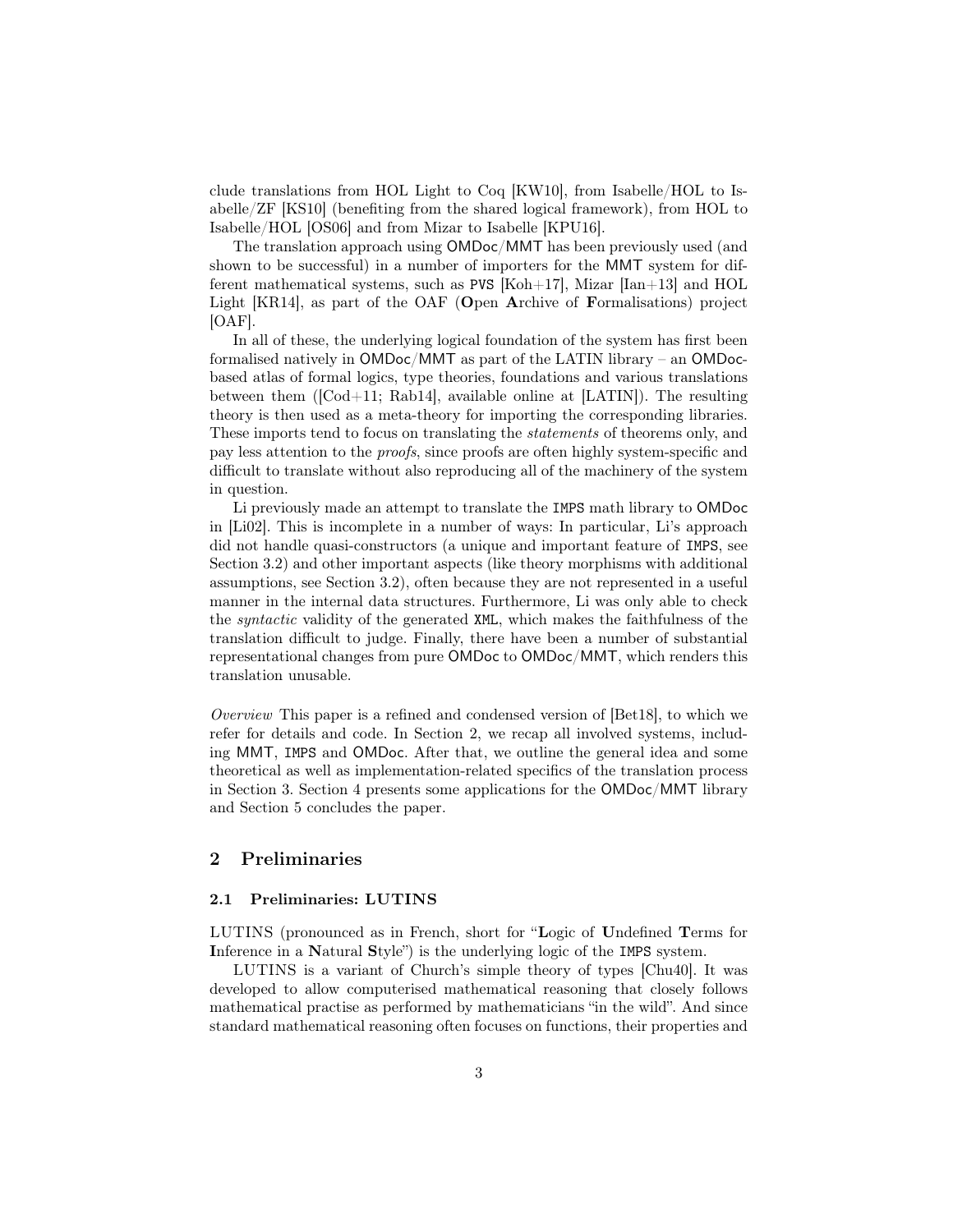operators on them, LUTINS allows for partial functions, and features a (partial) definite description operator as well as a system of subtypes.

LUTINS is a classical logic in the sense that it allows non-constructive reasoning, but non-classical in the sense that terms in LUTINS can be nondenoting. It also supports λ-notation for functions, an infinite hierarchy of function types for higher-order functions, and full quantification (existential and universal) over all function types.

Languages, Sorts, and Expressions The notion of languages is central to LUTINS. They contain two classes of objects: sorts and expressions. Sorts denote (non-empty) domains of mathematical objects and expressions denote members of these domains. Expressions can be used to directly reference mathematical objects and to make statements about them using a LUTINS language given by a set of sort declarations and (sorted) constant declarations (see [\[FGT98\]](#page-14-8)).

We differentiate between *atomic sorts* (e.g. ind,  $zz, \ldots$ ) and *compound sorts*. the latter denoting the domain of *n*-ary functions for an arbitrary  $n$  (e.g. [ $zz$ , ind] for  $n = 2$ ). Sorts may overlap, but they cannot be empty. Every language includes the base type  $\star$  (sometimes also defined as  $\ast$  and always denoted as such in the implementation), denoting the set  $\{T, F\}$  of standard truth values.

Sorts are also divided into two kinds,  $\star$  (read: star or prop) and  $\iota$  (read: ind). A given sort  $\alpha$  is of kind  $\star$  if either  $\alpha = \star$  or  $\alpha$  is a compound sort *into*  $\star$  (i.e. a compound sort of the form  $[\alpha_1, \ldots, \alpha_n, \star]$ , sometimes also called a *predicate*). In all other cases  $\alpha$  is of kind  $\iota$ . This includes all atomic sorts except  $\star$  itself.

LUTINS allows for sorts to be defined as subsorts of other sorts in multiple ways. For instance, the natural numbers N form a subsort of the real numbers  $\mathbb R$  and the continuous (real) functions a subsort of the functions from  $\mathbb R$  to  $\mathbb R$ .

Each atomic sort is assigned a unique enclosing sort by the language that defines it. This gives rise to a particular partial order on its sorts, which we will call  $\prec$  (also sometimes called "the subsort relation") that is intended to denote set inclusion. A sort that is maximal in relation to  $\preceq$  is called a type. The type of a given sort  $\alpha$  has the notation  $\tau(\alpha)$ .

Subsorting also applies to compound sorts. In particular, if  $\sigma_0 \preceq \tau_0$  and  $\sigma_1 \preceq \tau_1$ , then  $[\sigma_0, \sigma_1] \preceq [\tau_0, \tau_1]$ . This makes subsorting in LUTINS covariant in its arguments, not contravariant as is common in settings without partial functions. The compund sort  $[\sigma_0, \sigma_1]$  contains exactly those partial functions that are never defined outside of  $\sigma_0$  and never return values outside  $\sigma_1$ . For example, you could pass any real number to a function expecting a natural number (given that  $\mathbb N$  and  $\mathbb R$  have the same type). If the number is indeed not a natural number, the expression will be undefined (see below).

All of this is helpful for mechanised deduction because the subsorting relation can give important information about the value of an expression, should it be defined. Furthermore, many theorems have constraints that can easily be expressed in terms of a subtype and the prover can be programmed to handle these with special algorithms.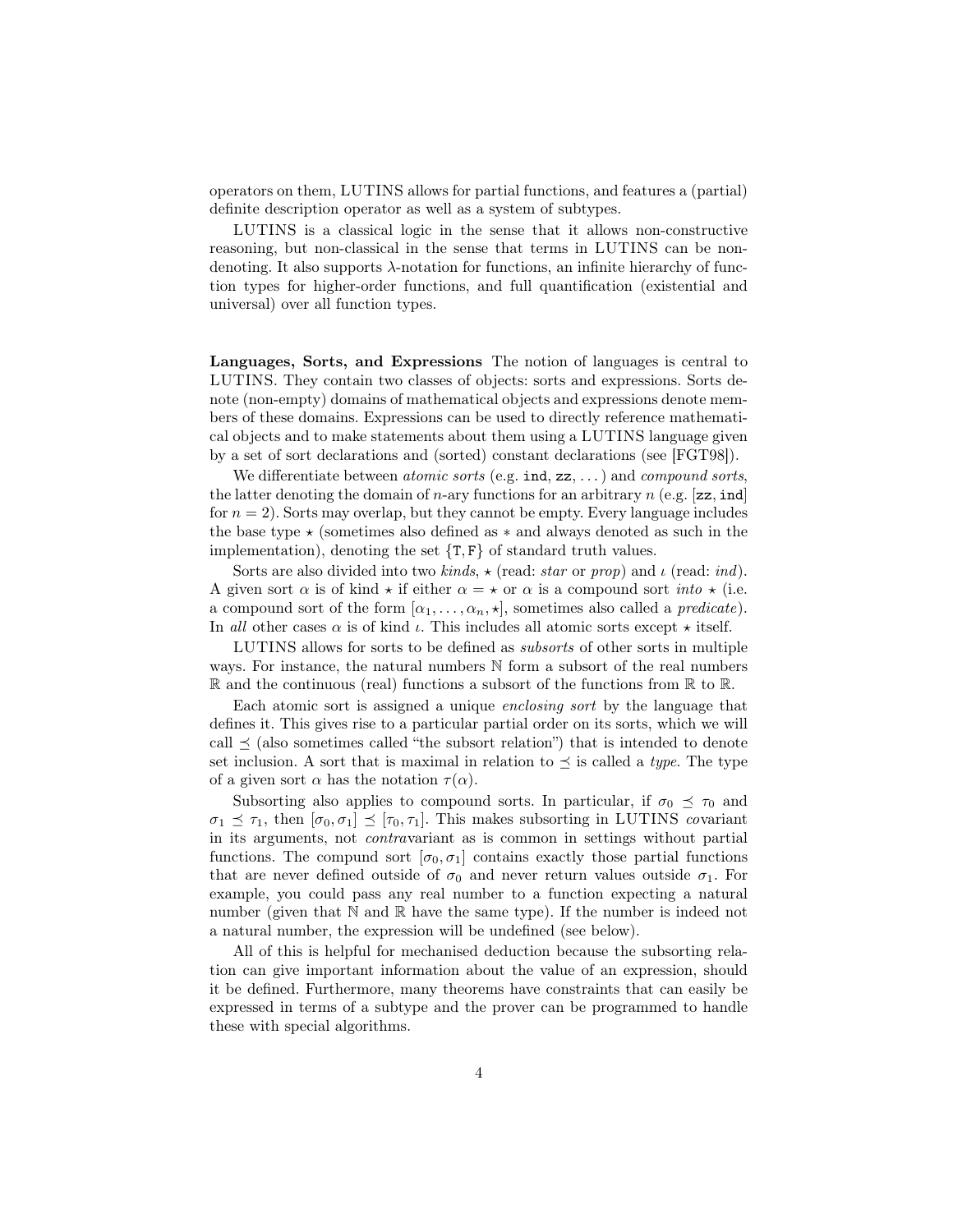Partial Functions, Undefined and Non-Denoting Values The stated goal of IMPS (and therefore LUTINS) is to allow for reasoning that is very close to mathematical practice. This means that there needs to be a way to deal with partial functions and undefined values since these make frequent appearances in chalk-and-whiteboard mathematics. For example, all of the terms  $\frac{5}{0}$ ,  $\sqrt{-3}$ , ln(-4) are undefined in the standard theory of arithmetic over the real numbers.

Note that there is a subtle difference between a term that is "undefined" and one that is "non-denoting". According to Farmer, a term is undefined if it is not assigned a "natural" meaning and non-denoting if it is not to be assigned any meaning at all. Often, an undefined term is also non-denoting, but it can still have a denotation. For example, the term  $\frac{5}{0}$  does not have a "natural meaning" in standard real arithmetic, but is sometimes assigned a value in practice anyway. In particular, IMPS follows the approach of partial valuation for terms but total valuation for formulas (see [\[Far90\]](#page-14-9) for more details). This means a term of type  $\star$  always has a denotation (if one of its constituents is undefined, that denotation is  $F$ ).

Definite Description One of the more prominent features of LUTINS is the possibility of reasoning with definite description via the  $\iota$  (or *iota*) constructor. Given a variable v of sort  $\alpha$  of kind  $\iota$  (not to be confused with the constructor itself) and an unary predicate  $\varphi$  over  $\alpha$ , the expression  $\iota v : \alpha \cdot \varphi(v)$  denotes the unique v, such that  $\varphi(v)$ , if there exists such a v. If there is no or more than one  $v$  that fulfils the predicate, the  $\iota$ -expression is undefined.

For example, the expression  $\iota x : \mathbb{R} \cdot (0 \leq x) \wedge (x \cdot x = 2)$  denotes  $\sqrt{2} \in \mathbb{R}$ , while the expression  $\iota x : \mathbb{R}.x \cdot x = 2$  is undefined.

Definite description can be very useful for dealing with functions, especially partial functions, which is why it is featured so prominently in IMPS.

#### 2.2 Preliminaries: IMPS

IMPS (short for "Interactive Mathematical Proof System") is an interactive theorem prover developed by William Farmer, Joshua Guttmann and Javier Thayer from 1990 to 1993 [\[TMI\]](#page-15-0). It was one of the influential systems in the era of automated reasoning.

One of the goals in developing IMPS was to create a mathematical system that gave computational support to mathematical techniques common among actual mathematicians.

The development of the IMPS system has been heavily influenced (see [\[FGT98\]](#page-14-8)) by three insights into real-life mathematics:

 $-$  Mathematics emphasises the *axiomatic method*. The characteristics of mathematical structures are captured in axioms. Theorems are then derived from these axioms for all structures that satisfy the axioms.

Often, what is needed for a proof is a clever change of perspective to see that one structure is indeed an instance of another theory, bringing additional theorems to bear.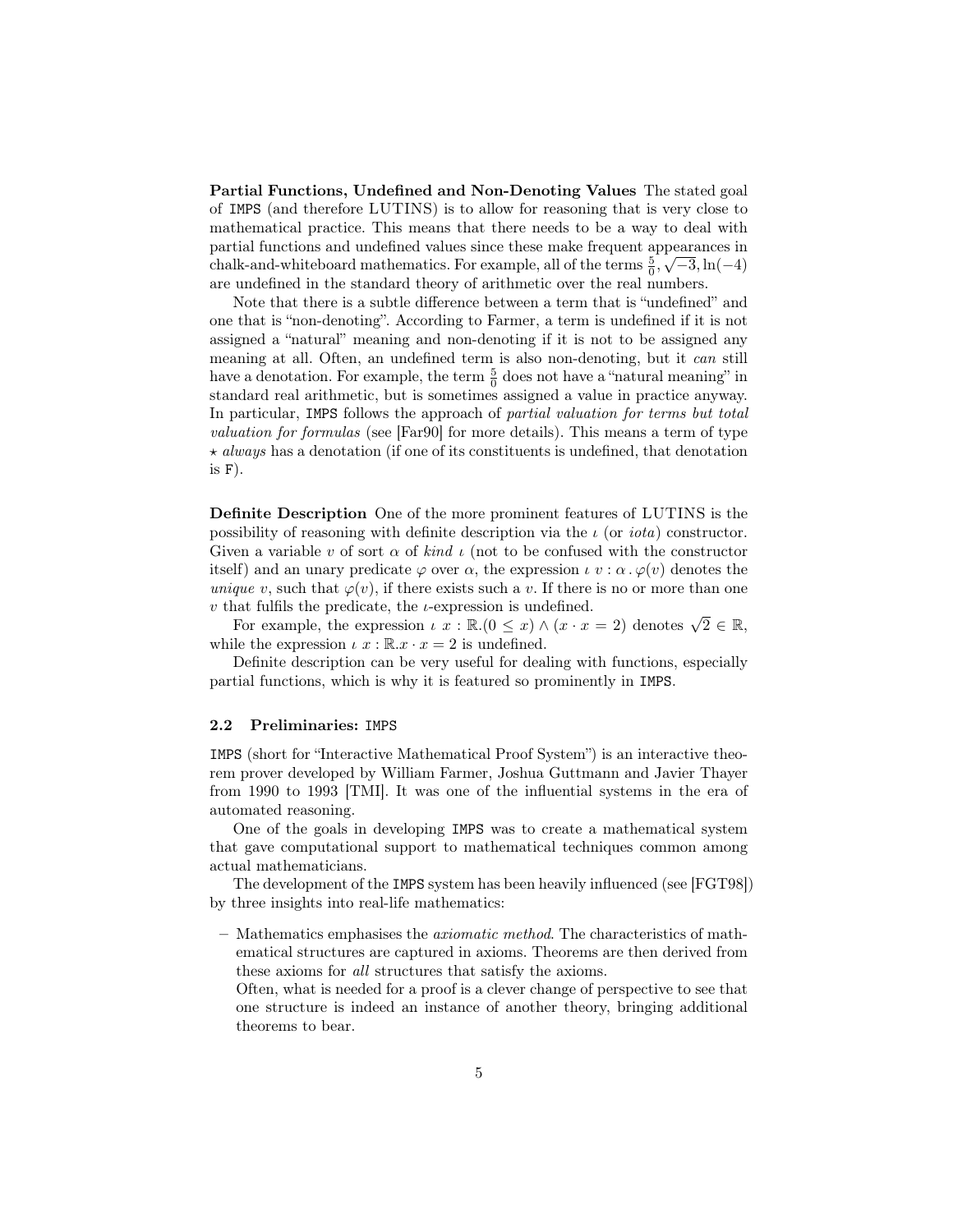- Many branches of mathematics emphasise functions, including partial functions. Moreover, the classes of objects studied may be nested, as are the integers and the real numbers; or overlapping, as are the bounded functions and the continuous functions.
- Mathematical proofs usually employ a mixture of both formal inference and computation.

Special attention is directed at the interplay of computation and proof. Farmer, Guttman and Thayer emphasise that, for example, a mathematician might devote considerable effort into proving lemmas that justify computational proce-dures<sup>[1](#page-5-0)</sup> but are ultimately uninterested in the part of the derivation that is the "implementation" of these procedures.

Therefore, IMPS also allows for inferences based on sound computation and not merely formal inference. These are treated as atomic inferences, although a full formalisation in – for example – a Gentzen-style system might require hundreds or thousands of inference steps.

Little Theories When following the axiomatic method to do mathematics  $$ that is, logically reasoning from a given set of sentences in a formal language – there are two prominent approaches to chose from, which we will refer to as the "little theories" and "big theories" approach.

In the "big theories" version of the axiomatic method, all reasoning is carried out in one highly expressive axiomatic theory. The set of axioms selected is powerful enough, such that any model of them will contain all the mathematical objects that are of interest to us, and deduction from these powerful axioms will be enough to prove the relevant theorems in the theory. Popular examples for a "big" axiomatic theory would be ZFC or the Calculus of Inductive Constructions.

Contrasted with that, the "little theories" approach uses a number of different theories with smaller, less powerful sets of axioms, to develop mathematics in. For example, one theorem could be true for all semi-rings, while another is only true in the theories of commutative rings. Theorems are proved by logical derivation from the axioms of whatever theory supplies the necessary structure for the proof.

Both IMPS and MMT subscribe to the "little theories" approach to formal mathematics, a design choice that was informed by the fact that the little theories approach lends itself well to the mechanism of theory interpretations [\[FGT92\]](#page-14-10).

Theories are the basic unit of representing mathematical knowledge in IMPS. In fact, Farmer (in [\[FGT98\]](#page-14-8)) calls IMPS "a system for developing, exploring, and relating theories".

Theory Morphisms A theory morphism (sometimes also called a theory interpretation) is a translation between two theories that maps expression from the one theory to expressions in the other, with the additional property that theorems are always mapped to theorems ([\[Far93\]](#page-14-11) and [\[FGT98\]](#page-14-8)).

<span id="page-5-0"></span><sup>&</sup>lt;sup>1</sup> [\[FGT98\]](#page-14-8) gives the example of the algorithm for differentiating polynomials for this.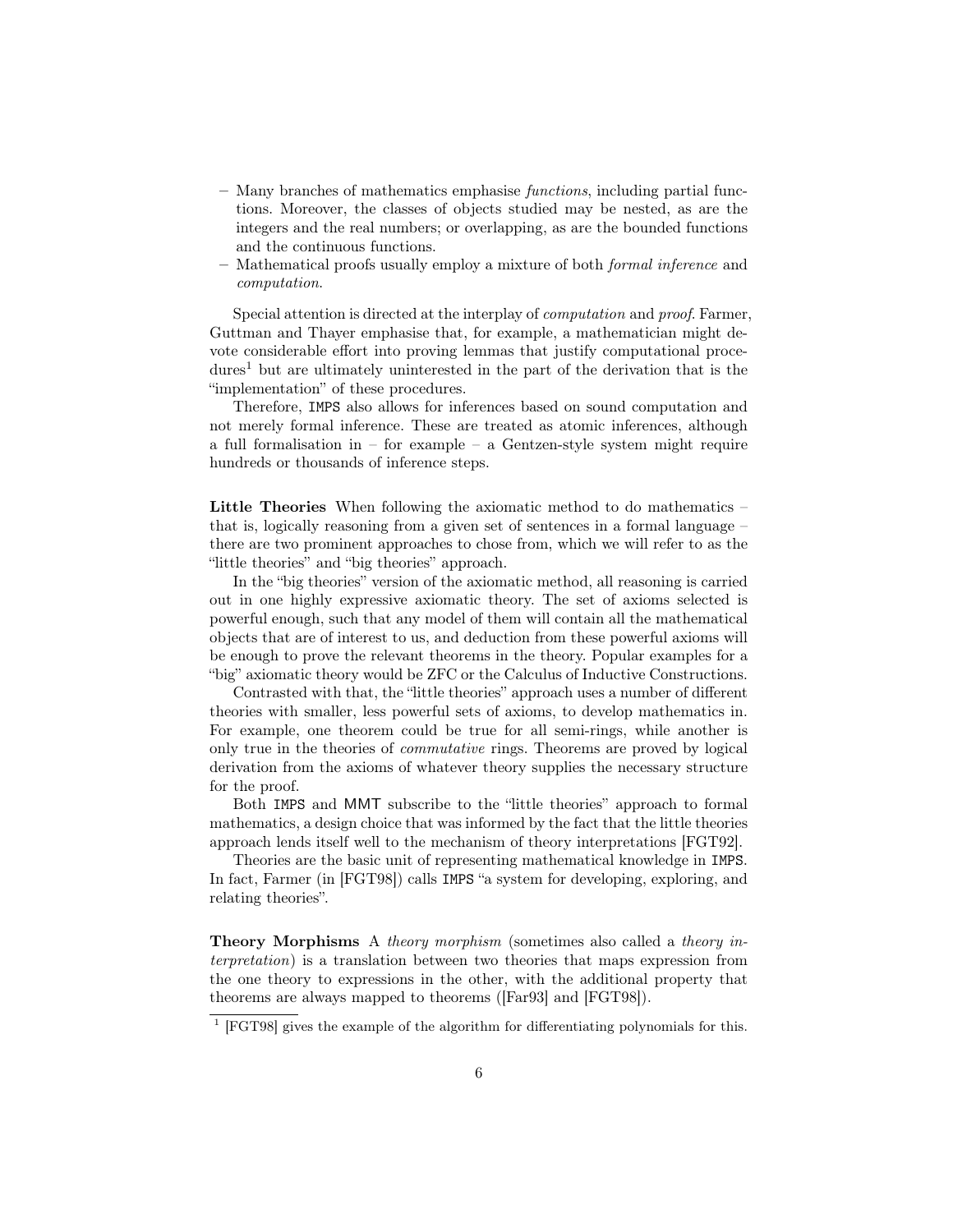This is an integral part of the "little theories" approach as theory morphisms are the tool to use to make results of one theory available in the other.

It is also close to mathematical practice, since seeing one structure as an instance of another (and therefore bringing all theorems of the other structure into play) is often the critical insight in non-trivial mathematical proofs.

#### 2.3 Preliminaries: OMDoc/MMT

OMDoc (short for Open Mathematical Documents) is a semantics-oriented markup format for STEM-related documents extending OpenMath developed by the KWARC work group (see [\[Koh06\]](#page-14-0)). OMDoc/MMT [\[RK13\]](#page-15-8) re-conceptualises the formal/modular fragment of OMDoc and greatly enhances its expressive power. OMDoc/MMT retains OMDoc's three distinct levels for expressions of mathematical knowledge: Object Level Expressions (e.g. terms and formulae) expressed in OpenMath, Declaration Level Constants (functions, types, judgements) with an optional (object-level) type and/or definition and Module Level Theories and Views; sets of declarations that inhabit a common name-space and context.

Theories in OMDoc/MMT are structurally similar to theories in IMPS and can include other theories. Hence MMT-theories allow for library development in concordance to the little theories paradigm. Views in MMT behave (for all purposes relevant in this paper) analogously to theory morphisms in IMPS.

The MMT System The OMDoc/MMT language is implemented in the MMT system [\[Rab18\]](#page-15-9), which provides an API to handle OMDoc/MMT content and services such as type checking, rewriting of expressions and computation, as well as notation-based presentation of OMDoc/MMT content and a general infrastructure for inspecting and browsing libraries.

Since OMDoc/MMT avoids committing to a specific semantics or logical foundation, foundation-dependent services and features (e.g. type checking, presentation) are implemented using (foundation-independent) generic algorithms extensible by foundation-dependent calculus rules via plug-ins (e.g. for handling content imported from external systems such as IMPS).



<span id="page-6-0"></span>Fig. 1. Meta-Levels in OMDoc/MMT

Theory Graphs Theories and theory morphisms naturally lead to theory graphs, with theories as vertices and morphisms as edges. In fact, OM-Doc/MMT-theories and morphisms form a category, which is exploited by the MMT-system to induce and translate knowledge in/between theories analogously to IMPS). The possible arrows in OM-

Doc/MMT are inclusions, which import all declarations from the domain to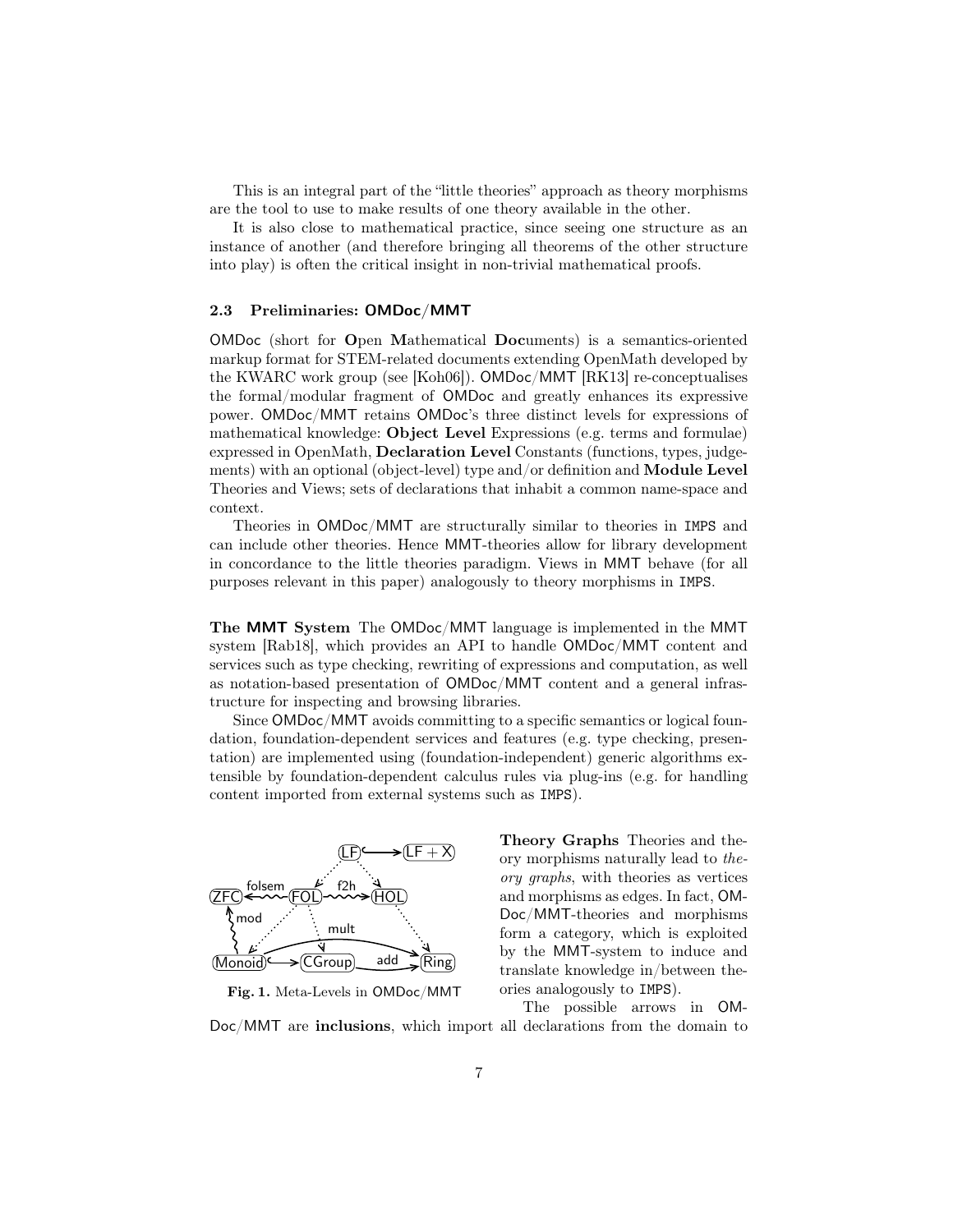the co-domain, views, which are judgement-preserving maps from the declarations in the domain to expressions over the co-domain, structures, which are omitted for this paper, and the meta-theory-relation, which behaves like an include for most purposes (The meta-theory-relation connects theories that live on different meta-levels; e.g. domain knowledge to its logical foundation and conversely the logical foundation to the logical framework it is formalised in.).

An example graph is given in Figure [1.](#page-6-0) Dotted lines represent the metatheory-relation, hooked arrows are includes, squiggly arrows represent views, and the normal (labelled) arrows represent structures. The MMT system also provides a theory graph viewer (see [\[RKM17\]](#page-15-10)), an example for which is given in Figure [9.](#page-13-1) For our purposes, we fix as a foundation the logical framework LF (see [\[HHP93\]](#page-14-1)), since it is particularly well supported by the MMT system.

# <span id="page-7-0"></span>3 Implementation

### 3.1 The LUTINS Theory in LF

To formalise LUTINS in MMT, we use the logical framework LF, which provides a dependently typed lambda calculus with  $i$ ) two universes type and kind with type: kind and *ii*) dependent function types  $\prod_{x:A} T(x)$  (in LF-syntax:  ${x: A}T(x)$ . If T does not contain the variable x, this is the same as the function type  $A \to T$ . Dependent function types are inhabited by lambda expressions  $\lambda x : A.t(x)$  (in LF-syntax: [x:A]t(x)). The usual rules in a lambda calculus (extensionality, beta-reduction, . . . ) hold.

To represent LUTINS, we created a  $LF$  meta-theory<sup>[2](#page-7-1)</sup> that, for every concept in the logic itself (like quantifiers, logical constructors, the primitive sorts,  $\dots$ ), has a corresponding constant (44 of them). Furthermore, we declare:

- 1. a new  $LF$ -type  $tp:type$ , which serves as the universe of maximal IMPS-sorts,
- 2. a function sort :  $tp \rightarrow type$ , and
- 3. a function exp : {A : tp} sort  $A \rightarrow$  type.

Given some maximal IMPS-sort A, the LF-type sort A then serves as the type of all subsorts of that IMPS-type, and given a sort a : sort A, the type exp A a corresponds to the LF-type of all IMPS-expressions of sort a.

We use the principles of *higher-order abstract syntax* to specify *binders* in IMPS. For example, consider an IMPS expression  $\lambda x : A.t$ , where the  $\lambda$ -constructor binds a new variable  $x : A$ . We formalise this behaviour by declaring the IMPS lambda to be an LF function lambda, that takes an LF lambda expression as argument which binds the variable x. As a result we get the  $LF$  expression lambda ( $[x:A]$  t) being the application of the function lambda to the LF function  $[x \cdot A]$ t, effectively "embedding" an **LF** function on IMPS expressions as an IMPS function. Application in IMPS, quantifiers and other binders are treated analogously.

<span id="page-7-1"></span> $^2$  This formalisation is part of the LATIN foundations see  $\texttt{https://gl.mathub.info/}$ [MMT/LATIN/blob/master/source/foundations/imps/lutins.mmt](https://gl.mathhub.info/MMT/LATIN/blob/master/source/foundations/imps/lutins.mmt)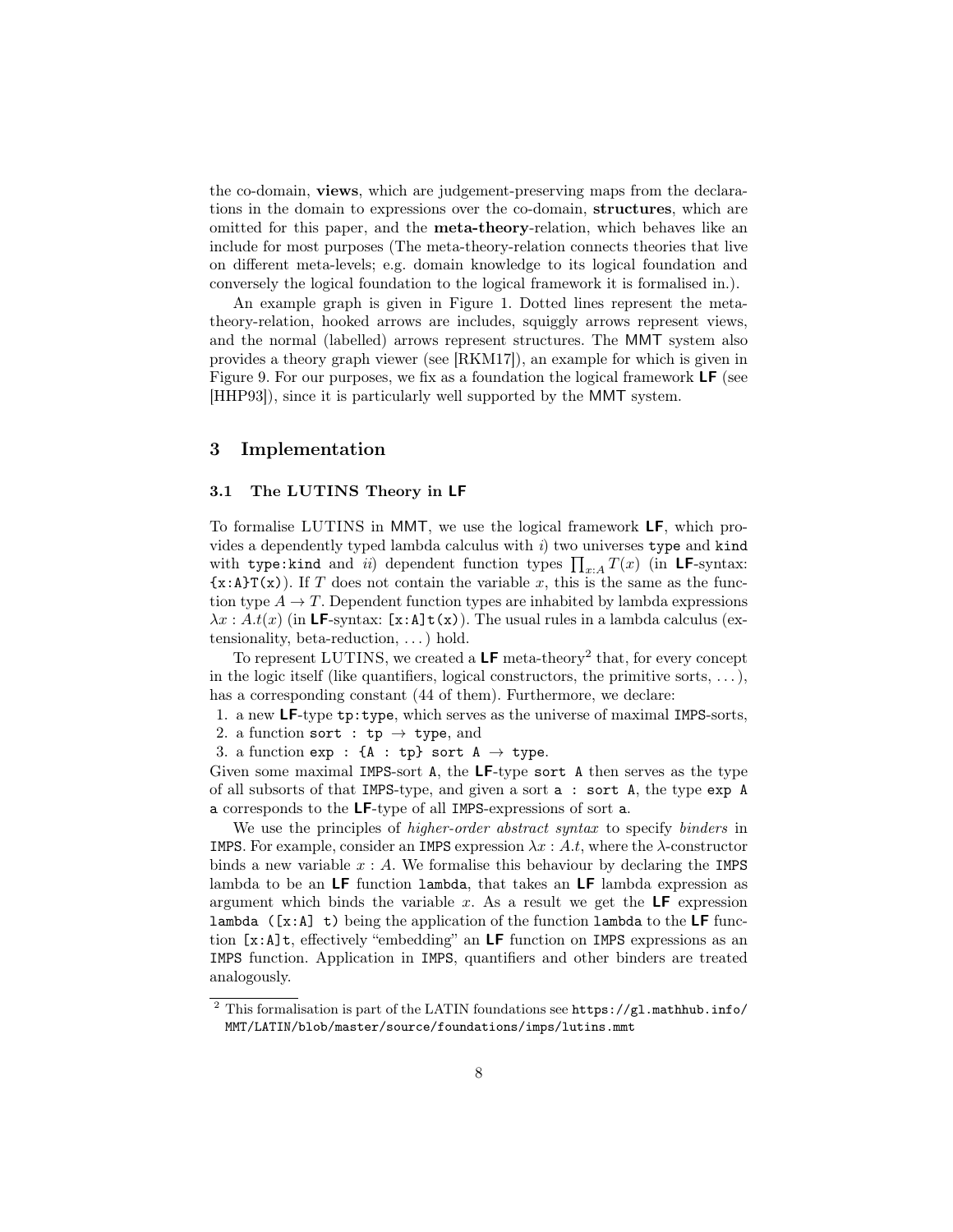For propositional judgements (i.e. axioms and theorems) in IMPS, we use the judgements-as-types paradigm by introducing an operator thm : exp bool  $\rightarrow$ type, assigning to each proposition a type which we can think of as the "type of proofs" for that proposition. Correspondingly, we consider a proposition A to be "true" if the type  $\tan A$  is inhabited. Axioms correspond to undefined constants of type thm A, whereas theorems correspond to defined constants of that type, their definition being a proof (although proofs are omitted in this paper).



<span id="page-8-1"></span>Fig. 2. Overview: Red: Source Files, Blue: Our contributions, Yellow: Independent systems Cyan: Resulting OMDoc

### 3.2 Translation

We now present the actual transformation process. It starts with IMPS library files<sup>[3](#page-8-0)</sup> and uses several software systems over a number of different steps, which are outlined below. Figure [2](#page-8-1) gives a high-level schematic view of all involved systems and processes. The individual steps of the translation process are as follows:

- Generate JSON from IMPS data structures For this, we modified Li's exporter to export (the relevant aspects of ) the internal data structures in IMPS directly to JSON, which is easy to read (for both human and machine) and gives us direct access to the data in the internal data structures, instead of an outdated OMDoc translation of those structures.
- Import and combine JSON and IMPS sources Parsing from both IMPS library source files and JSON generated from internal data structures, gives the possibility of including more data in the translation, even data that is not represented on a symbolic level within IMPS.

<span id="page-8-0"></span> $3$  Which – like the original IMPS system – are written in the T language – a dialect of Scheme – and are hence often referred to simply as "T-files" in the following sections.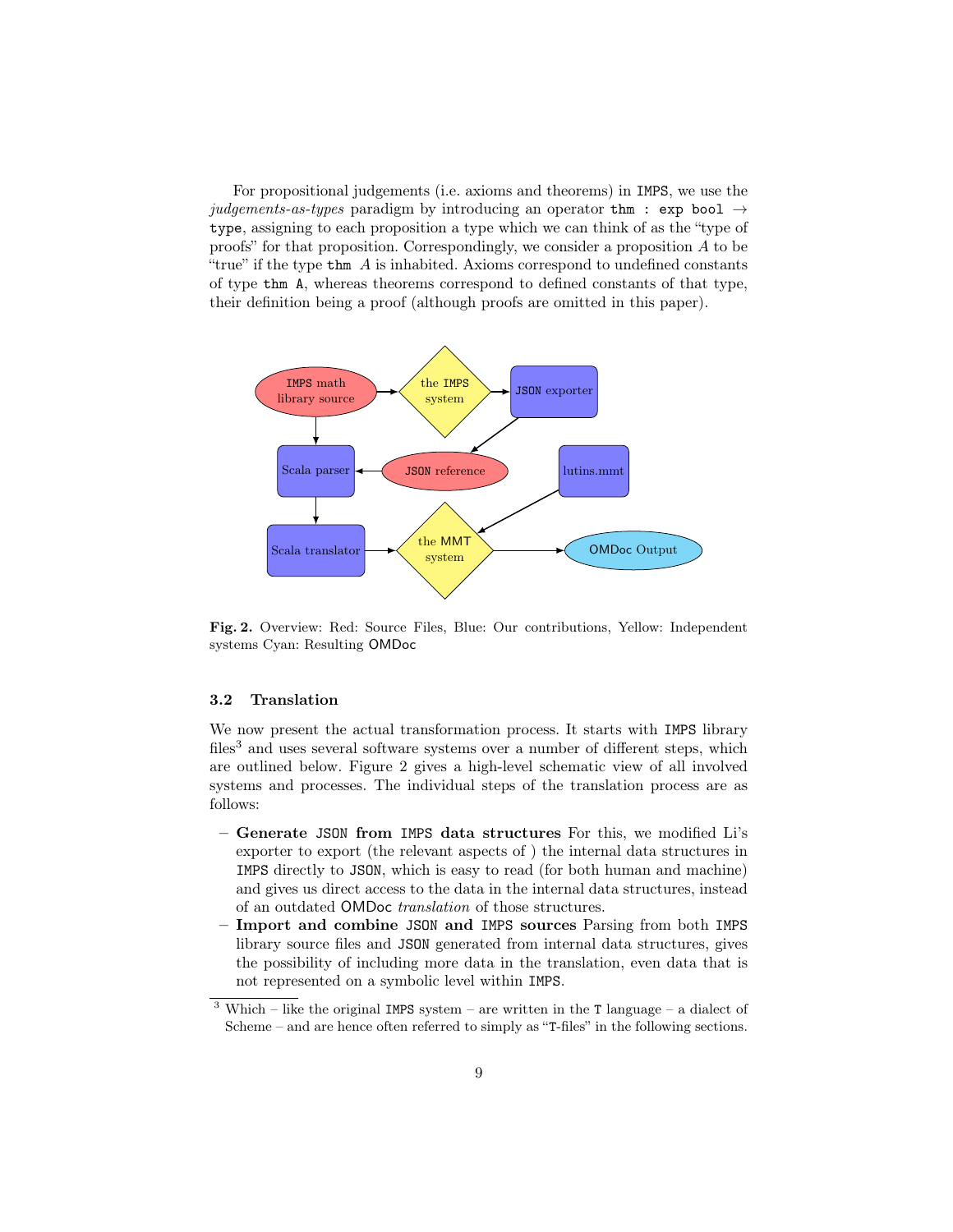– Translate combined structures to  $MMT/OMDoc$  The last step uses the LF-implementation of LUTINS. In this form, they can also be typechecked by MMT to verify their correctness. The final OMDoc output is also generated by the MMT system, which always produces OMDoc in the current standard of the format.

```
(def-atomic-sort nn ;;; Name<br>"lambda(x:zz, 0<=x)" ;;; Defi
                                   ;;; Defining Expression
 (theory h-o-real-arithmetic) ;;; Home Theory
 (witness "0")) \hspace{1.6cm} ;;; Witness to show the sort non-empty
```
<span id="page-9-0"></span>Fig. 3. IMPS Source Code: Def-Form defining the atomic sort nn via predicate

Def-Forms IMPS source files contain information in so-called "def-forms" (short for "definition forms"). Each def-form is essentially the specification of one IMPS object, from constants, theories, languages to translations. Figure [3](#page-9-0) shows an example.

| Group        |    |               | $ Amount $ foundation $ imps-math-library $ |
|--------------|----|---------------|---------------------------------------------|
| foundational | 17 | 414 $(100\%)$ | 1918 (93.8%)                                |
| advanced     | 10 | $0(0\%)$      | 119 (6.2%)                                  |
| unused       | 5  | $0(0\%)$      | $0(0\%)$                                    |

To avoid unnecessary work in implementation, we did a survey of the imps-math-library to determine which def-forms were used how often. In Figure [4](#page-9-1) we consider a

<span id="page-9-1"></span>Fig. 4. Survey results for usage of each def-form

def-form "unused", if it does not appear in the library, even if it is supported by IMPS. We classify a def-form as "foundational" if it appears in the foundation sub-library. All other def-forms (called "advanced" in this context) were initially given low priority.

S-Expressions There are different ways of representation in which IMPS displays mathematical objects to the user. One of the most important features of the JSON export mechanism is the export of mathematical expressions in s-expression syntax (as popularised by LISP) instead of *string syntax*.

For example, consider the axiom commutative-law-for-addition of the theory h-o-real-arithmetic. In string presentation, it is printed like this:

```
for all(y, x:rr, x+y=y+x)
```
In s-expression syntax, however, this axiom is printed as follows:

(forall  $((rr y x))$  (= (apply-operator + x y) (apply-operator + y x)))

While the string representation might be more familiar to the human eye, s-expressions are considerably easier to parse mechanically and make dealing with binding strength and operator precedence unnecessary. They also simplify parsing function applications and quasi-constructors.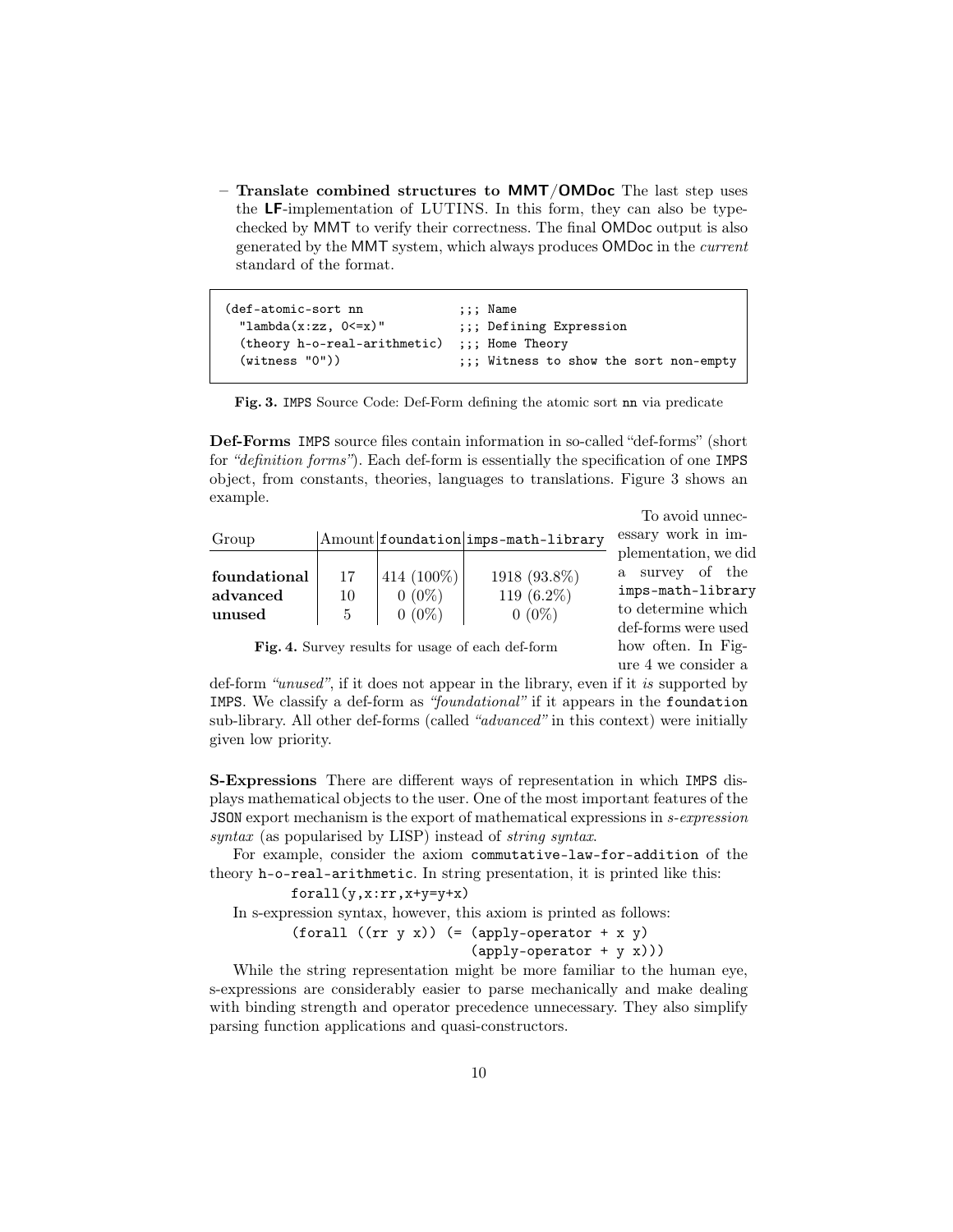<span id="page-10-0"></span>Quasi-Constructors In addition to the LUTINS core logical constructors it is also possible for a user of IMPS to define additional constructor-like forms called "quasi-constructors". These are implemented as "macros" or "abbreviations".

For example, in IMPS, there exists the notion of quasi-equality: two expressions are quasi-equal if and only if they are either both undefined or are both defined with the same value. In mathematical notation, this would be captured by the following biconditional:

$$
E_1 \simeq E_2 \equiv (E_1 \downarrow \vee E_2 \downarrow) \supset E_1 = E_2
$$

More precisely, a quasi-constructor consists of three elements: a *name* (something like quasi-equals), a list of variables  $(E_1 \text{ and } E_2)$  and a schema (the right hand side above, see Figure [5](#page-10-1) for an example from the library).

In addition to the user-defined quasi-constructors, the IMPS system also has a small number of so-called "system quasi-constructors" that are hard-wired into the deductive machinery. Quasi-equality is one of them. Quasi-constructors are polymorphic in their schema variables, even if this polymorphism is not made explicit in the notation.

The translation of quasi-constructors turned out to be quite challenging. As Li states in [\[Li02\]](#page-15-1), the corresponding lambda expressions for quasi-constructors are not represented as symbols in IMPS and can therefore not be translated into JSON directly, like other expressions.

|                                                                                                                                         | However, user-defined                                                                                                                            |
|-----------------------------------------------------------------------------------------------------------------------------------------|--------------------------------------------------------------------------------------------------------------------------------------------------|
| (def-quasi-constructor I-IN<br>"lambda $(x:uu, a:sets[uu], \#(a(x)))$ "<br>(language indicators)<br>(fixed-theories the-kernel-theory)) | quasi-constructors are used<br><i>extensively</i> throughout the<br>source. A survey of the<br>T source files and the<br>JSON output of just the |
| $F^*$ $\alpha$ $F$ . The success construction $f$ is a so-declared in TMDC.                                                             | foundation section iden-                                                                                                                         |

<span id="page-10-1"></span>Fig. 5. The quasi-constructor i-in, as declared in IMPS

used hundreds of times within the library-section imps-math-library. Thus any effort to translate this library would be incomplete without a rigorous treatment of quasi-constructors.

tified 58 quasi-constructors

Instead of manually adding each individual quasi-constructor to the theory that defines it, or automatically resolving them immediately when parsed (which would need a lot of typing information not easily available at that stage of the translation) we decided to formulate one global  $LF$ -theory (called  $QuasiLutins$ ) for them. There, we implemented all quasi-constructors as an instance of the same data type that also represents ordinary constructors (as seen in Figure [6\)](#page-10-2).

> $\texttt{inQC} : \{ A, \alpha : \texttt{sort} A \} \texttt{exp} \alpha \longrightarrow \texttt{exp} \texttt{ (sets[}\alpha \texttt{]) } \longrightarrow \texttt{exp} \texttt{bool}$  $=$  [U,u,x,a] (a  $@x) \downarrow$

<span id="page-10-2"></span>Fig. 6. The same quasi-constructor, implemented in LF

This turned out to be the most effective and most faithful approach to the original sources, since the separation of theories makes clear what is part of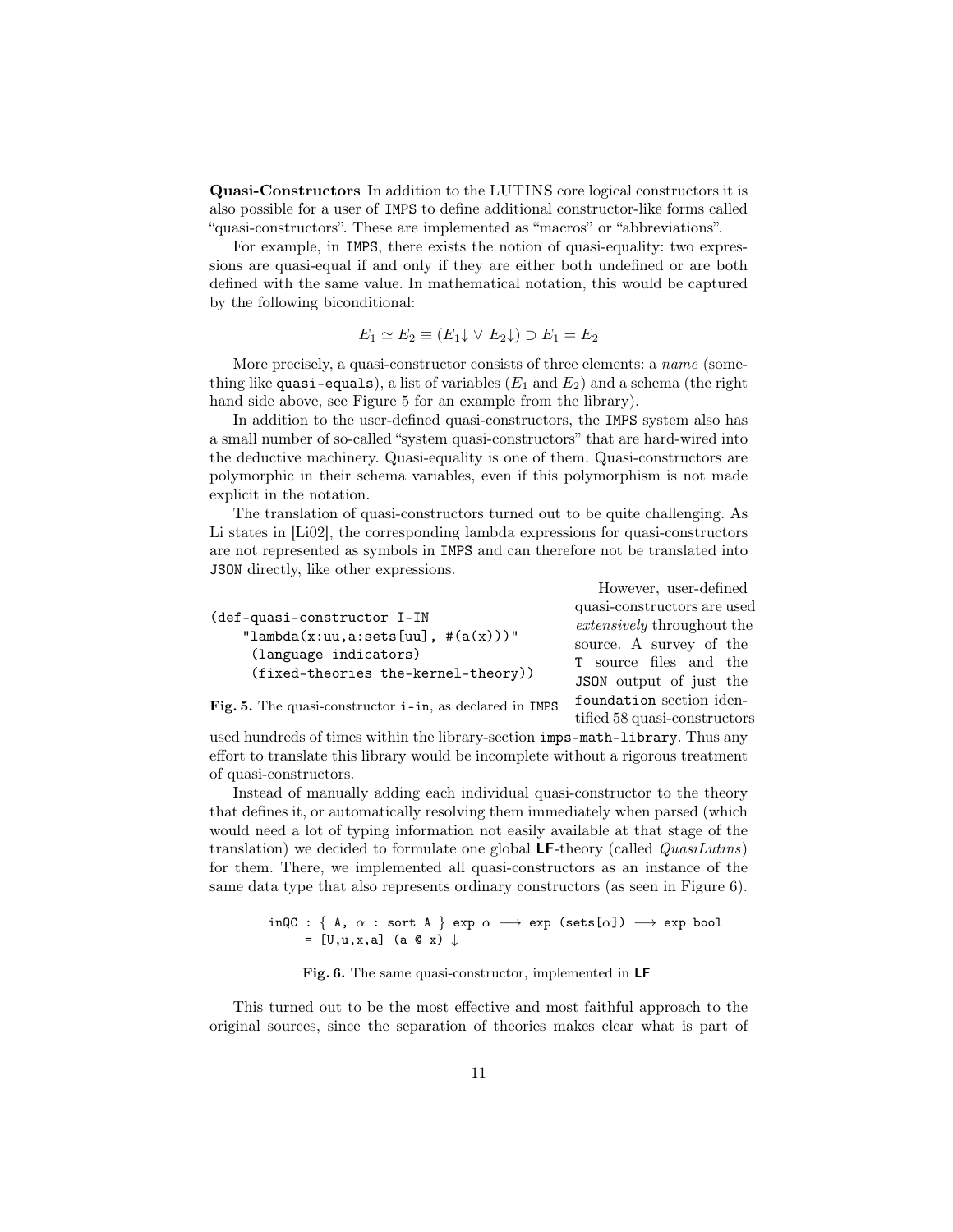the original LUTINS and what is not. It is also possible to stick to genuine polymorphism this way, without having to re-derive too much typing information during translation.

<span id="page-11-0"></span>Theory Morphisms IMPS translations (which are all interpretations in the IMPS library, i.e. all the obligations of the translation are theorems in the target theory) are translated as MMT views.



Some theory morphisms in IMPS (see Figure [8](#page-11-2) for an example showing the translation of groups to subgroups) have a collection of assumptions that need to be fulfilled (i.e. need to be theorems in the target theory for the morphism to be applicable). These assumptions can be used to state that certain conditions must be met (e.g. in the example from above, the target set (indicator function) must not be empty).

<span id="page-11-3"></span>Fig. 7. Theory morphisms with axioms

Views in MMT, however, are not designed to have assumptions. To circumvent this obstacle, we create

a copy of the target theory  $\mathcal{T}_2$ , called  $\mathcal{T}'_2$  that includes  $\mathcal{T}_2$ , but also has all the assumptions associated with the theory morphism as additional axioms (see Figure [7\)](#page-11-3).

```
(def-translation GROUPS->SUBGROUP
 (source groups)
 (target groups)
 (assumptions
  "with(a:sets[gg], nonempty_indic_q{a})"
 "with(a:sets[gg], forall(g,h:gg, (g in a) and (h in a)
                                             implies (g mul h) in a))"
 "with(a:sets[gg], forall(g:gg, (g in a) implies (inv(g) in a)))")
 (fixed-theories h-o-real-arithmetic)
 (sort-pairs
 (gg (indic "with(a:sets[gg], a)")))
 (constant-pairs
 (mul "with(a:sets[gg], lambda(x,y:gg, if((x in a) and (y in a),
                                                     x mul y, ?gg)))")
 (inv "with(a:sets[gg], lambda(x:gg, if(x in a, inv(x), ?gg))\bar{J}^{n}))
force-under-quick-load
 (theory-interpretation-check using-simplification))
```
<span id="page-11-2"></span>Fig. 8. IMPS Source Code (from "subgroups.t"): Subgroup Translation

# <span id="page-11-1"></span>4 Applications

Continued Theory Library Development Translating the IMPS theory library into OMDoc/MMT format allows us to use the theories contained therein in future projects and enables the continuing development of other theories that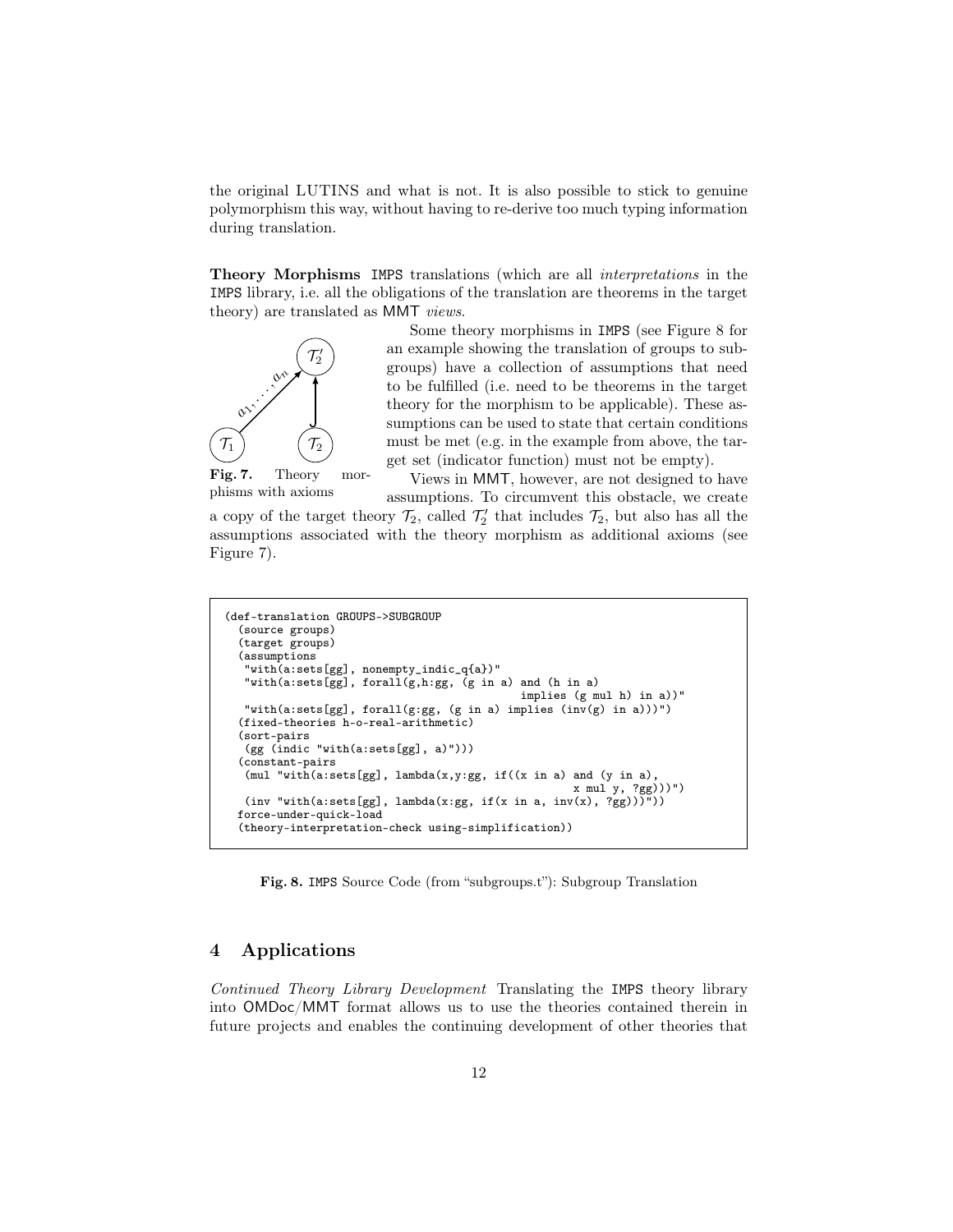build upon them (without depending directly on the IMPS system itself). They are now also available to other tools and automated methods (e.g. as data for machine-learning approaches to auto-formalisation).

*Alignments* Using flexible alignments (see [\[Mül+17\]](#page-15-11)) between different libraries (such as those of the PVS, HOL Light, and Mizar projects, for which there exist similar translation efforts), we can guide library developers to corresponding parts of other formalisations, give decent approximate translations of content across libraries, or help users more familiar with IMPS towards content of other systems by re-using notations that would otherwise be system specific.

OMDoc/MMT Services With the OMDoc/MMT translation of the IMPS theory library, IMPS also gains access to library management facilities implemented at the OMDoc/MMT level. There are two ways to exploit this: publishing the translated IMPS libraries on a dedicated server, like the MathHub system, or running the OMDoc/MMT stack locally.

Browsing and Interaction The transformed IMPS content can be browsed interactively in the document-oriented MathHub presentation pages (theories as active documents) and in the MMT web browser. Both allow interaction with the IMPS content via a generic Javascript-based interface.

Graph Viewer The MMT system includes a theory graph viewer [\[RKM17\]](#page-15-10) that allows interactive, web-based exploration of the OMDoc/MMT theory graphs. It builds on the vis.js JavaScript visualisation library, which uses the HTML5 canvas to layout and interact with graphs client-side in the browser.

The IMPS theory library relies substantially on theories as a structuring mechanism (as a consequence of taking the little theories approach), which makes a graph viewer particularly attractive. Figure [9](#page-13-1) shows the full graph of the foundation library section, generated from only the OMDoc translated from  $IMPS<sup>4</sup>$  $IMPS<sup>4</sup>$  $IMPS<sup>4</sup>$ .

# <span id="page-12-0"></span>5 Conclusion

We have developed a representation of the IMPS logic LUTINS and an automated translation of the IMPS mathematical theory library in the OMDoc/MMT format. This saves the IMPS library from be coming inaccessible and allows continued development and cross-fertilisation.

This information architecture is essential for system interoperability. In our case we have shown that we can use the language-independent MMT tool chain for IMPS. In particular, with the library browser and the theory graph viewer, we have instantiated two generic periphery systems for IMPS.

<span id="page-12-1"></span><sup>&</sup>lt;sup>4</sup> Note that the theories shown here are all part of the library; they are not duplicates created by the process from Figure [7.](#page-11-3)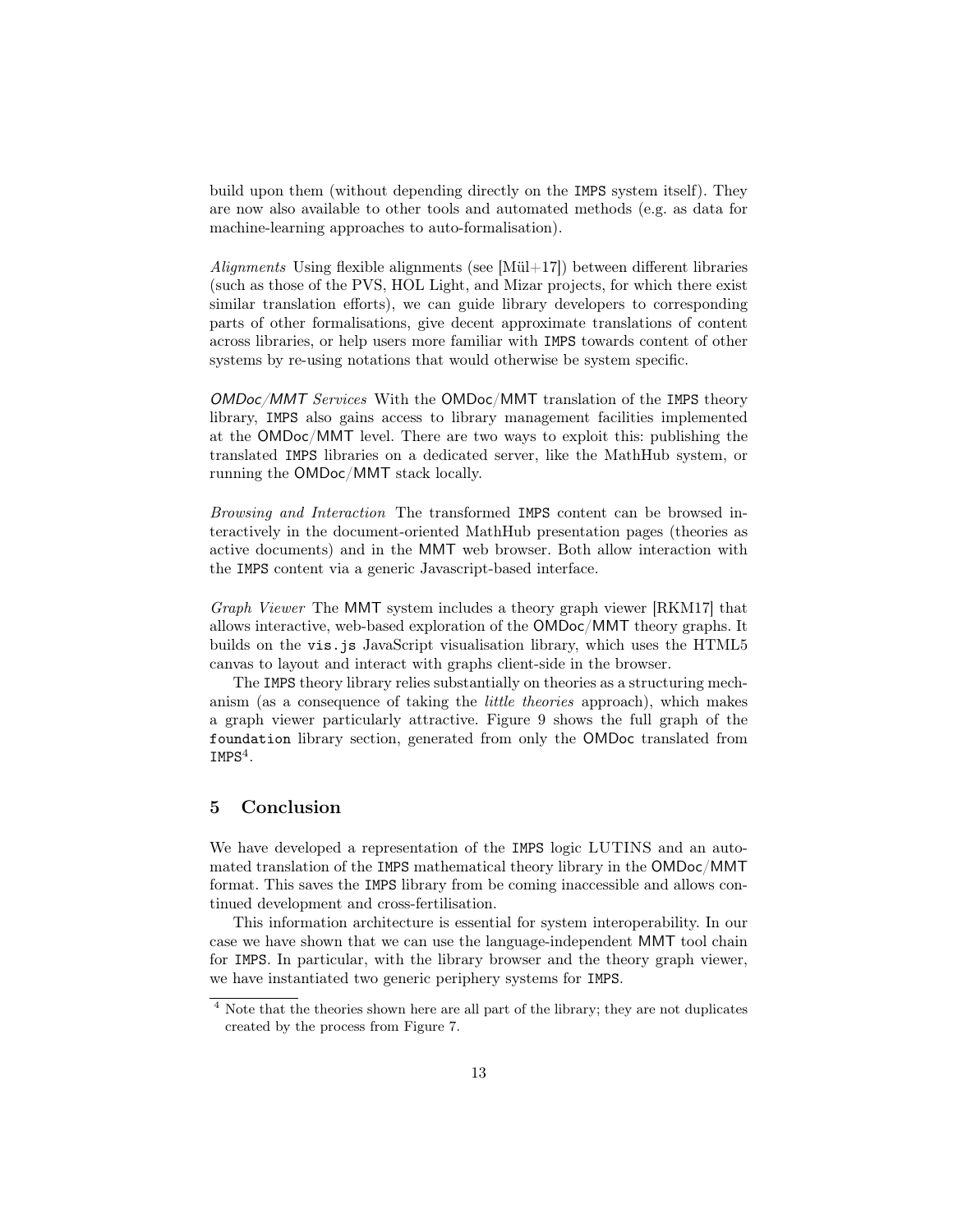

<span id="page-13-1"></span>Fig. 9. Theory Graph of the foundation section

Future Work Our results can also easily be extended to use LFX  $(LF + X, an)$ extension to the LF framework, see [\[LFX\]](#page-15-12)) to give shallower (i.e. more structurepreserving) encodings of IMPS features without having to sacrifice the advantages of logical frameworks via the use of structural features (see [\[Ian17\]](#page-14-12)).

Finally, in future efforts, we would like to extend the current export to also include proofs and macetes of the IMPS system as non-opaque data. For this to be possible, we would have to represent the IMPS proof calculus in LF, and develop a LF representation for proof commands. In our experience, both tacticlevel proof scripts as well as full proofs are even harder to make interoperable than the statement level of libraries and may thus be less useful.

Software Sources All software that is mentioned in this paper is available online: i) imps2json: <https://gl.mathhub.info/IMPS/theories> ii) MMT extension: <https://github.com/UniFormal/MMT/tree/imps>  $iii)$  MMT archive: <https://gl.mathhub.info/IMPS/imps>

Acknowledgments The authors gratefully acknowledge financial support from DFG-funded project OAF: An Open Archive for Formalizations (KO 2428/13- 1) and fruitful discussions and clarifications from Bill Farmer, Dennis Müller, and Florian Rabe.

# References

<span id="page-13-0"></span>[Bet18] Jonas Betzendahl. "Translating the IMPS Theory Library to MMT / OM-Doc". Master's Thesis. Informatik, Universität Bielefeld, Apr. 2018. url: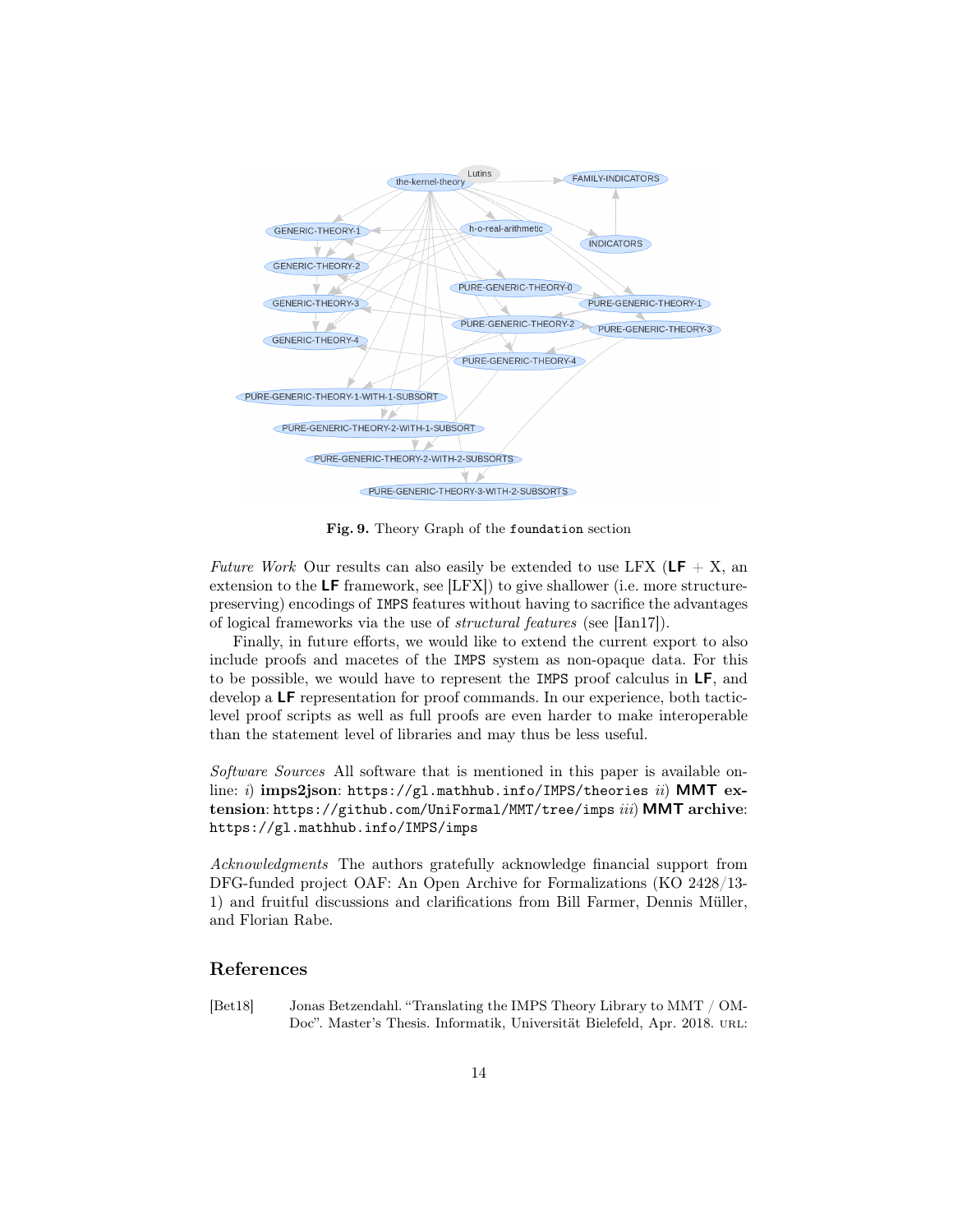[https : / / gl . kwarc . info / supervision / MSc - archive / blob / master /](https://gl.kwarc.info/supervision/MSc-archive/blob/master/2018/jbetzendahl/thesis_imps2omdoc.pdf) [2018/jbetzendahl/thesis\\_imps2omdoc.pdf](https://gl.kwarc.info/supervision/MSc-archive/blob/master/2018/jbetzendahl/thesis_imps2omdoc.pdf).

- <span id="page-14-7"></span>[Chu40] Alonzo Church. "A Formulation of the Simple Theory of Types". In: Journal of Symbolic Logic 5 (1940), pp. 56–68.
- <span id="page-14-6"></span>[Cod+11] Mihai Codescu, Fulya Horozal, Michael Kohlhase, Till Mossakowski, and Florian Rabe. "Project Abstract: Logic Atlas and Integrator (LATIN)". In: Intelligent Computer Mathematics. Ed. by James Davenport, William Farmer, Florian Rabe, and Josef Urban. LNAI 6824. Springer Verlag, 2011, pp. 289–291. url: [https://kwarc.info/people/frabe/Research/CHKMR\\_](https://kwarc.info/people/frabe/Research/CHKMR_latinabs_11.pdf) [latinabs\\_11.pdf](https://kwarc.info/people/frabe/Research/CHKMR_latinabs_11.pdf).
- <span id="page-14-9"></span>[Far90] William M. Farmer. "A partial-function version of Church's simple theory of types". In: Journal of Symbolic Logic 55 (1990), pp. 1269–1291.
- <span id="page-14-11"></span>[Far93] William M. Farmer. "Theory Interpretation in Simple Type Theory". In: HOA'93, an International Workshop on Higher-order Algebra, Logic and Term Rewriting. LNCS 816. Amsterdam, The Netherlands: Springer Verlag, 1993.
- <span id="page-14-10"></span>[FGT92] William M. Farmer, Josuah Guttman, and Javier Thayer. "Little Theories". In: Proceedings of the  $11^{th}$  Conference on Automated Deduction. Ed. by D. Kapur. LNCS 607. Saratoga Springs, NY, USA: Springer Verlag, 1992, pp. 467–581.
- <span id="page-14-8"></span>[FGT98] William M. Farmer, Joshua D. Guttman, and F. Javier Thayer. The IMPS 2.0 User's Manual. 1st ed. The MITRE Corporation. Bedford, MA 01730 USA, Jan. 1998.
- <span id="page-14-1"></span>[HHP93] Robert Harper, Furio Honsell, and Gordon Plotkin. "A framework for defining logics". In: Journal of the Association for Computing Machinery 40.1 (1993), pp. 143–184.
- <span id="page-14-4"></span>[Ian+13] Mihnea Iancu, Michael Kohlhase, Florian Rabe, and Josef Urban. "The Mizar Mathematical Library in OMDoc: Translation and Applications". In: *Journal of Automated Reasoning* 50.2 (2013), pp. 191-202. DOI: [10.](https://doi.org/10.1007/s10817-012-9271-4) [1007/s10817-012-9271-4](https://doi.org/10.1007/s10817-012-9271-4).
- <span id="page-14-12"></span>[Ian17] Mihnea Iancu. "Towards Flexiformal Mathematics". PhD thesis. Bremen, Germany: Jacobs University, 2017. url: [https://opus.jacobs-university](https://opus.jacobs-university.de/frontdoor/index/index/docId/721). [de/frontdoor/index/index/docId/721](https://opus.jacobs-university.de/frontdoor/index/index/docId/721).
- <span id="page-14-3"></span>[Koh+17] Michael Kohlhase, Dennis Müller, Sam Owre, and Florian Rabe. "Making PVS Accessible to Generic Services by Interpretation in a Universal Format". In: Interactive Theorem Proving. Ed. by Mauricio Ayala-Rincón and César A. Muñoz. Vol. 10499. LNCS. Springer, 2017. url: [http://kwarc.](http://kwarc.info/kohlhase/submit/itp17-pvs.pdf) [info/kohlhase/submit/itp17-pvs.pdf](http://kwarc.info/kohlhase/submit/itp17-pvs.pdf).
- <span id="page-14-0"></span>[Koh06] Michael Kohlhase. OMDoc – An open markup format for mathematical documents [Version 1.2]. LNAI 4180. Springer Verlag, Aug. 2006. URL: <http://omdoc.org/pubs/omdoc1.2.pdf>.
- <span id="page-14-2"></span>[KPU16] Cezary Kaliszyk, Karol Pąk, and Josef Urban. "Towards a Mizar Environment for Isabelle: Foundations and Language". In: Proc. 5th Conference on Certified Programs and Proofs (CPP 2016). Ed. by Jeremy Avigad and Adam Chlipala. ACM, 2016, pp. 58-65. DOI: [10.1145/2854065.2854070](https://doi.org/10.1145/2854065.2854070).
- <span id="page-14-5"></span>[KR14] Cezary Kaliszyk and Florian Rabe. "Towards Knowledge Management for HOL Light". In: Intelligent Computer Mathematics 2014. Ed. by Stephan Watt, James Davenport, Alan Sexton, Petr Sojka, and Josef Urban. LNCS 8543. Springer, 2014, pp. 357-372. URL: http://kwarc.info/frabe/ [Research/KR\\_hollight\\_14.pdf](http://kwarc.info/frabe/Research/KR_hollight_14.pdf).